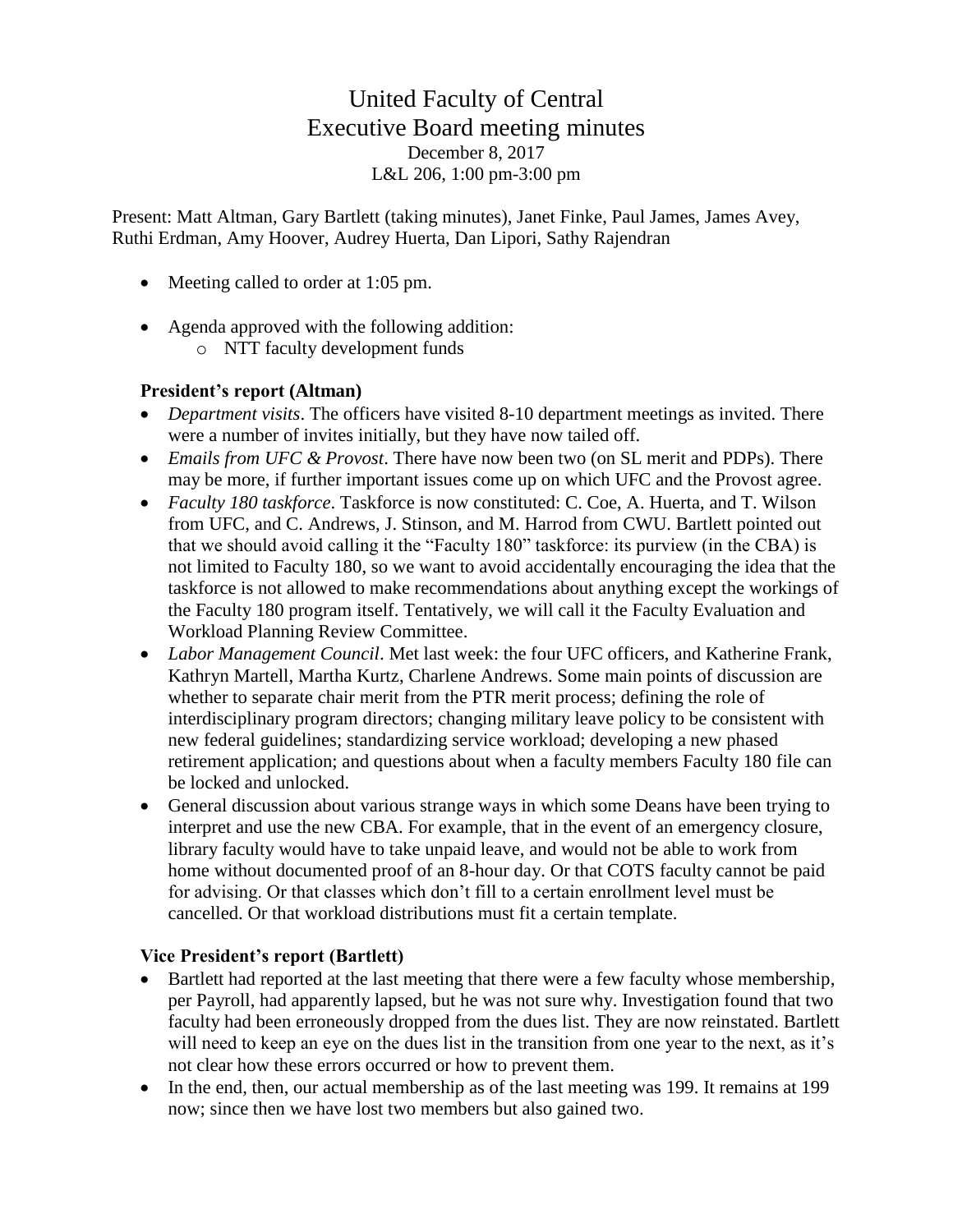• Bartlett's focus in the rest of the year will be on three things: (1) connecting with new assistant professors, to make sure they know about UFC and see it as a resource; (2) stewards (to be discussed below); (3) moving towards getting UFC noticeboards put up in various locations around campus, to increase UFC visibility. (There was discussion here about what kinds of things might go on the noticeboards.)

# **Communications & Grievances Officer's report (Finke)**

• One very recent grievance concerns CBA 22.3.3. A new TT faculty member who was given 2 years of credit towards tenure is now being told by their Dean that they have to be "excellent" in order to get tenure in their  $4<sup>th</sup>$  year – so, the Dean appears to be confusing this situation with one in which a faculty member is going up for early tenure.

# **Financial Officer's report (James)**

- All of the bills for the tenure & promotion event are now paid.
- There was a mysterious \$5 recurring charge on our account for "analysis services"; this seems to have been a mistake, and has now been terminated.
- We now have about \$22,500 available.

# **New business**

- *Grievance 17-06 (raises for new TT faculty)*. CWU rejected our 2<sup>nd</sup>-level grievance, on grounds that there has always been a separation in the CBAs between pay determination for new faculty and pay raises for continuing faculty. Our only options at this point are to drop the grievance, or demand arbitration. Arbitration is costly, and should not be entered into unless we are sure we have a strong case. The general consensus of the E-Board was that we were not confident that arbitration was worth it in this case. We will not pursue the grievance.
- *Guest speaker for Winter? Bill Lyne (UFWS President)*. General consensus was that this was a good idea. Lyne could talk in particular about finances – explaining how, despite CWU's protests that they have no money, they actually do.
- *Faculty Development funds for NTT faculty*. Ruthi Erdman reported that there have been \$36,000 in requests for \$25,000 in available funds – so some requests had to be rejected, or only partially funded. It would be great if in future the amount could be increased.
- *SEOIs*. Sathy Rajendran brought up a concern about how SEOIs have been advertised as a way for students to 'strike back' against faculty, or (this quarter) encouraging faculty to offer extra credit. The latter is not permitted; the announcement was quickly taken down when faculty questioned it. Sathy says that Senate used to have oversight of these announcements, but seems to have fallen out of the loop recently. There was then a more general discussion about the value of SEOIs, the matter of the very low response rates, and the question of whether the CBA mandates that they be considered in faculty reviews. The CBA does not mandate this: it says only that they must be included in the Professional Record. The colleges mandate their consideration.
- *Bad blood between UFC and Senate?* Dan Lipori raised a concern about a rift between UFC and Senate, since Senate was not invited to co-host the Tenure & Promotion event. Bartlett corrected Lipori's assertion: Senate *was* invited to co-host, but Cody Stoddard (Senate Chair) said they could neither contribute money or time this year. There is no 'bad blood'.
- *Library and Grad Studies merger?* Altman reported that UFC has been assured that, were the merger to occur, library faculty would retain their faculty status.